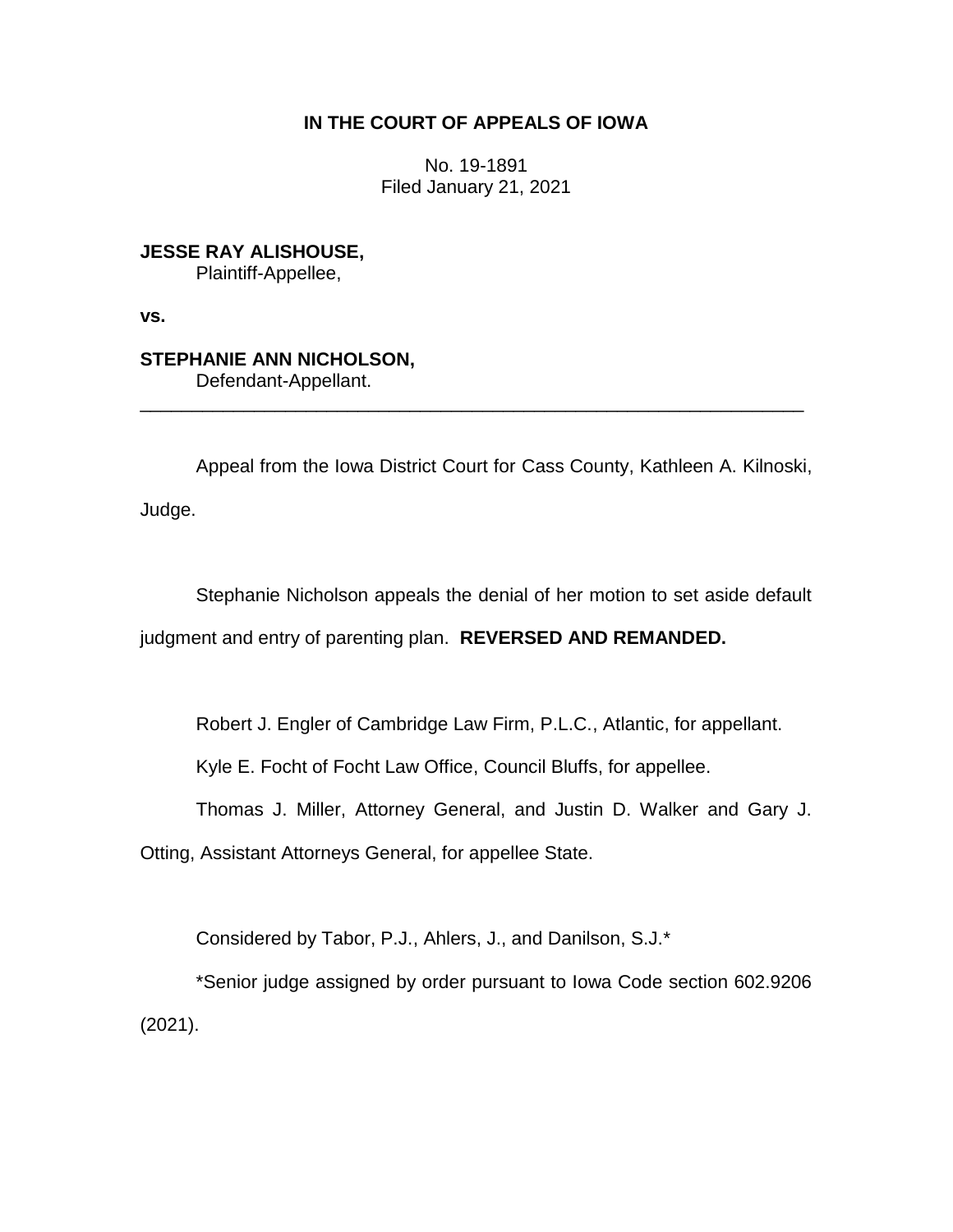## **DANILSON, Senior Judge.**

Stephanie Nicholson has three children, one with Jesse Alishouse (A.R.A, born in 2012). Stephanie lives with her three children in Iowa. Jesse lives in Minnesota, approximately five hours away.

On August 8, 2019, Jesse filed a petition (DRCV025751) to establish custody, child support, and medical support in which he requested joint legal custody, physical care with Stephanie, "liberal visitation" for him, child support in accordance with the child support guidelines, and medical support. Jesse also requested Stephanie be ordered to pay his attorney fees. Also on August 8, Jesse filed a motion to consolidate his petition with a separate action (DRCV025710) filed by the Child Support Recovery Unit (CRSU) against him alleging paternity and a support debt.<sup>1</sup> The district court entered an ex parte order consolidating the two actions on that same date.

In the CSRU action, the CSRU filed a resistance to the motion to consolidate and Jesse's motion to continue a hearing set in that case. On August 9, the district court acknowledged the CSRU's resistance and ordered a hearing to be scheduled in the CSRU action. That same date, the court also entered an order in both the CSRU action and Jesse's paternity action setting a hearing on unspecified matters for October 15, 2019.

On August 15, notice of the paternity action was served on Stephanie in Atlantic.

 $\overline{a}$ 

<sup>1</sup> *See* Iowa Code ch. 252F (2019).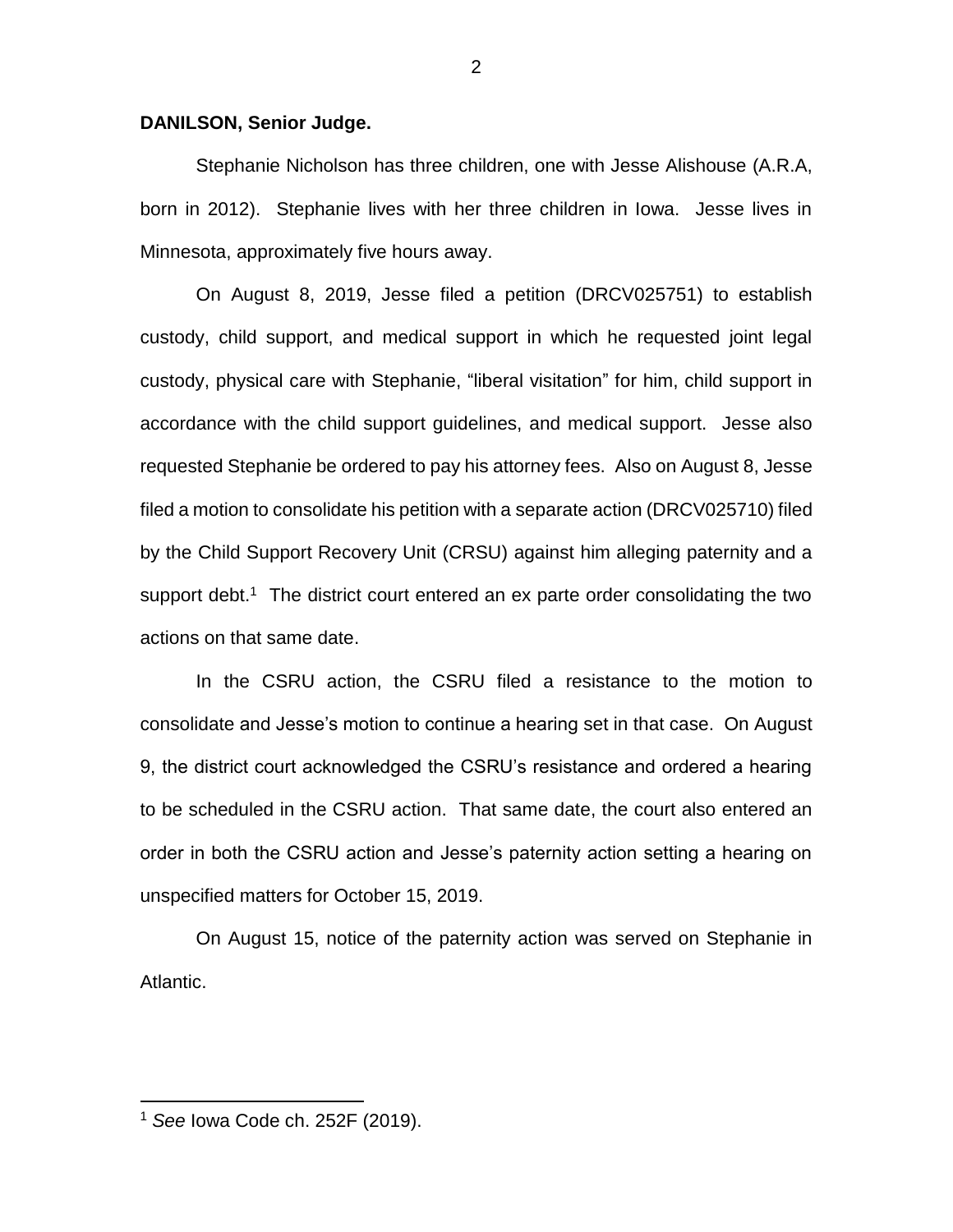On September 5, Jesse filed a notice of intent to file written application for

default, which asserted it was mailed that same date to Stephanie at the Atlantic

address.

On September 19, Jesse filed an application for default requesting

the court enter a default judgment against [Stephanie], that the parties be awarded joint legal custody of A.R.A. with primary care being awarded to [Stephanie] subject to [Jesse's] extraordinary visitation as set forth in his proposed parenting plan, that child support be set pursuant to the guidelines, that [Stephanie] be ordered to pay [Jesse]'s reasonable attorney fees along with the costs of this action, and for such other and further relief as the court deems just and equitable in the premises.

The court filed an order that same date finding Stephanie in default, which provides

in part:

5. This matter has been consolidated with Cass County Docket No. DRCV025710 making the State of Iowa a party of interest herein. The issues of child support and medical support are reserved for final hearing on October 15, 2019.

CONCLUSIONS OF LAW:

1. The court has jurisdiction over the parties and the child in this matter.

2. [Stephanie] is in default and judgment should be entered with regard to custody and visitation.

ORDER:

IT IS THEREFORE ORDERED, ADJUDGED, AND DECREED that the parties shall be awarded joint legal custody of the minor child. . . .

IT IS FURTHER ORDERED, ADJUDGED, AND DECREED that [Stephanie] shall be awarded primary physical care of the minor child with rights of visitation awarded to [Jesse]. Jesse's proposed parenting plan is adopted and incorporated in the Decree as if fully set forth herein.

The court also ordered Stephanie to pay Jesse's attorney fees in the amount of

\$1047.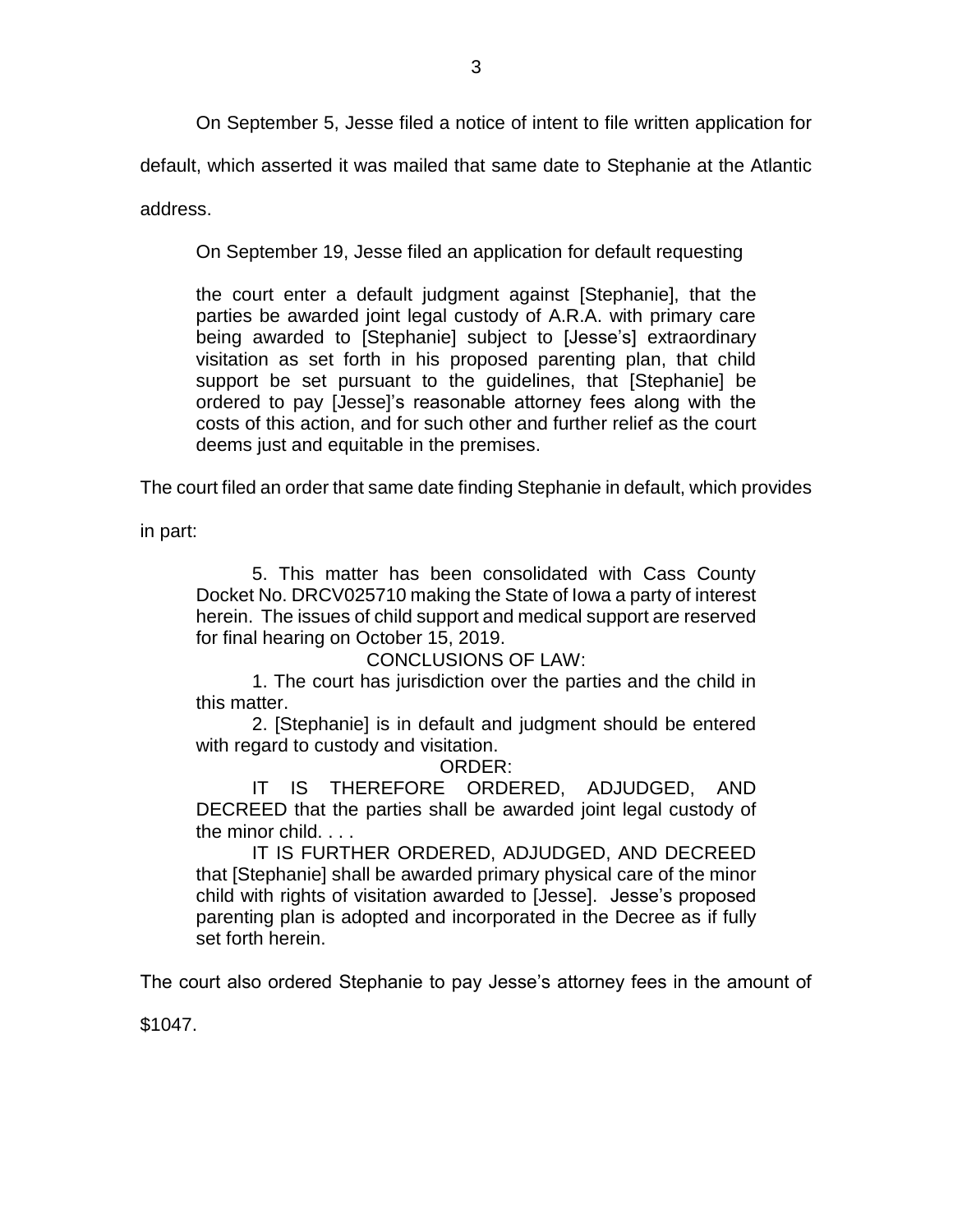No proposed parenting plan was on file with the court until September 20.

The parenting plan provided visitation to Jesse every weekend and eight weeks of

visitation in the summer.

On October 8, Stephanie filed a motion to set aside the default judgment,

accompanied by an affidavit in which she asserted the visitation ordered was

excessive and not in the child's best interests, noting the several-hour travel time

between the parties' homes. She also stated:

After I was served with the Petition on August 15, I did prepare a response to the Petition and attempted to file it with the Court on several occasions. This included me going to the Courthouse and having someone at the Courthouse in Cass County, Iowa, put me through to the Help Desk. When I spoke with someone at the Help Desk, I was told that I had to clear out three different EDMS accounts in my name before I could file. Eventually, with the help of the Help Desk, again, I did electronically file a response and was assured by the lady I was talking to at the Help Desk that my response had been filed. Having believed that my response had been filed, I carried on. I never received a Notice of Intent to File Written Application for Default and I never received a Default Order or the Order Nunc Pro Tunc that was filed in this matter.

It wasn't until Thursday, October 3, 2019, that [Jesse] informed me that there was a Default Order entered in this matter. Prior to that I had absolutely no idea that a Default Order existed. The following day I got in touch with an attorney and set up an appointment for Monday morning. I retained my attorney on Monday morning. Therefore, not even two days had passed from the time that I found out that there was a Default Order until I hired an attorney to deal with the Default Order.

I did not understand that I should have received an email notification of the filing of my response. Therefore, I went back and looked at my account and noticed that [Jesse's] email address is the designated email address for my account. I do not know how that happened, but it certainly is concerning to me. I have attached to this Affidavit as Exhibit A a copy of a screen shot of my EDMS account.

I am simply asking that the Court allow me to participate in this litigation. I had previously attempted to participate by making several attempts to e-file an Answer, went to the courthouse to file my response, and I spoke with the help desk to file my Answer. Again, I believe I filed an Answer in this matter.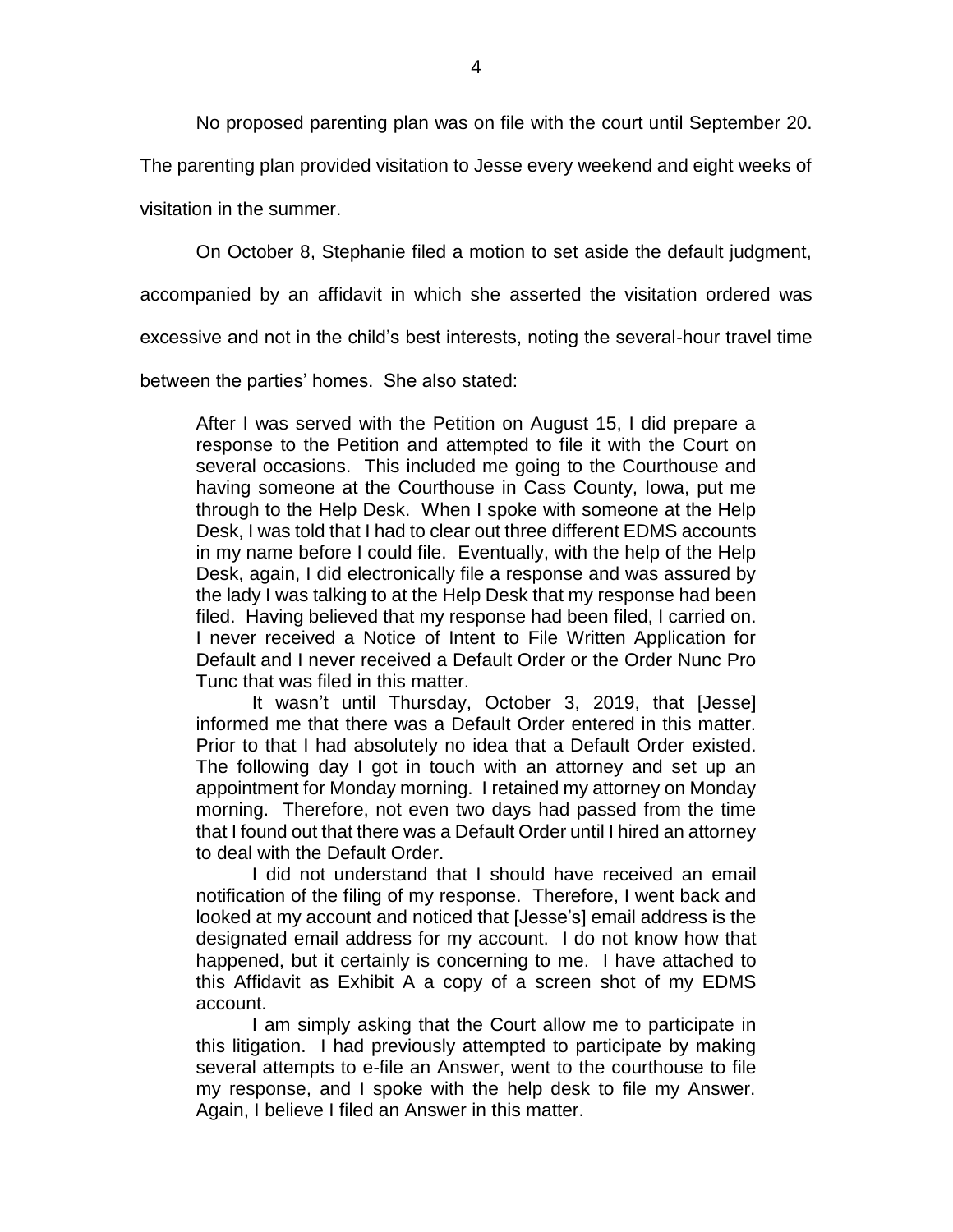After the October 15 hearing on the motion to set aside default and

consolidation, 2 the district court entered an order, which provides in part:

The burden is on Stephanie to show that good cause exists to set aside the default judgment and parenting plan because of mistake, inadvertence, surprise, excusable neglect or unavoidable casualty.

The court concludes that Stephanie has not carried her burden. Stephanie was personally served with the petition and original notice. The ten-day notice of intent to seek a default judgment was mailed to the same address at which she was served and at which she continued to reside at the time of this hearing.

. . . . The default parenting plan awarded primary physical care of the child to Stephanie, following the parties' pattern of parenting time for most of the child's life. The court does not find evidence of surprise, mistake, inadvertence or excusable neglect on the part of Stephanie. Additionally, the court does not find any evidence to suggest that Jesse tried to mislead Stephanie or otherwise encouraged her to sleep on her rights.

The court agrees with Stephanie that the every-weekend visitation provision of the parenting plan should be adjusted, likely with a view toward accommodating Stephanie's weekend work schedule, so that Stephanie can have some weekend time with the child.

With the exception of the every-weekend provision, the court finds no reason to set aside the default judgment and parenting plan.

A support order was separately entered the same date, which was

calculated providing Jesse with credit for extraordinary visitation.

After an additional hearing, the court entered an order reinstating the

proposed parenting plan with every-weekend visitation.

Stephanie appeals, contending the court erred in not setting aside the

default due to excusable neglect and that the outcome of the default judgment was

not based on the best interests of the minor child. We agree.

 $\overline{a}$ 

<sup>&</sup>lt;sup>2</sup> The CRSU withdrew its resistance to consolidation at the hearing.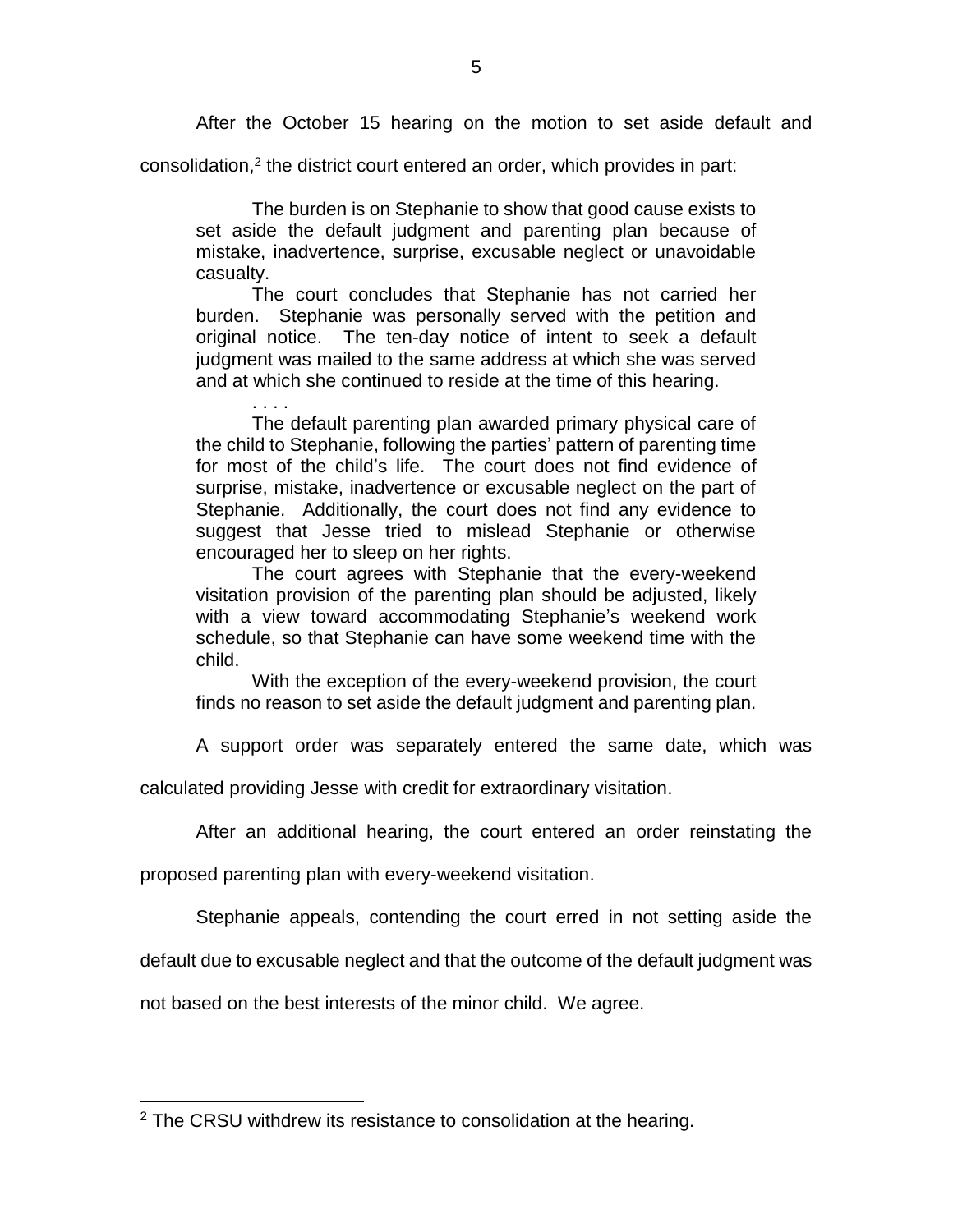Iowa Rule of Civil Procedure 1.977 provides that on "motion and for good cause shown . . . , the court may set aside a default or the judgment thereon, for mistake, inadvertence, surprise, excusable neglect[,] or unavoidable casualty."

In ruling on a motion to set aside a default judgment, the district court is vested with broad discretion and will only be reversed if that discretion is abused. We are bound by the district court's factual findings if supported by substantial evidence. The determination of whether a movant has established good cause is not a factual finding; rather, it is a legal conclusion and is not binding on us.

*Sheeder v. Boyette*, 764 N.W.2d 778, 780 (Iowa Ct. App. 2009) (internal citations omitted). Our task is therefore to determine whether the circumstances of this case meet the requirements in order to set aside a default judgment under rule 1.977.

Stephanie bears the burden to plead and prove good cause. *See id.* "Good cause is a sound, effective, and truthful reason. It is something more than an excuse, a plea, apology, extenuation, or some justification, for the resulting effect." *Cent. Nat'l Ins. Co. of Omaha v. Ins. Co. of N. Am.*, 513 N.W.2d 750, 754 (Iowa 1994). The purpose of the rule is to allow determinations of controversies on their merits, rather than on the basis of non-prejudicial inadvertence or mistake. *Paige v. City of Chariton*, 252 N.W.2d 433, 437 (Iowa 1977). Taking a liberal approach in interpreting inadvertence or mistake advances this principle. *Cent. Nat. Ins.*, 513 N.W.2d at 756.

[T]o uphold a denial of a motion to set aside a default and default judgment, there must be substantial evidence that the *defaulting party willfully ignored or defied* the rules of procedure. "Willfully" and "defying" signal conduct that goes beyond negligent or careless conduct. Such words indicate conduct on the part of the defaulting party showing a deliberate intention to ignore, and resist any adherence to, the rules of procedure.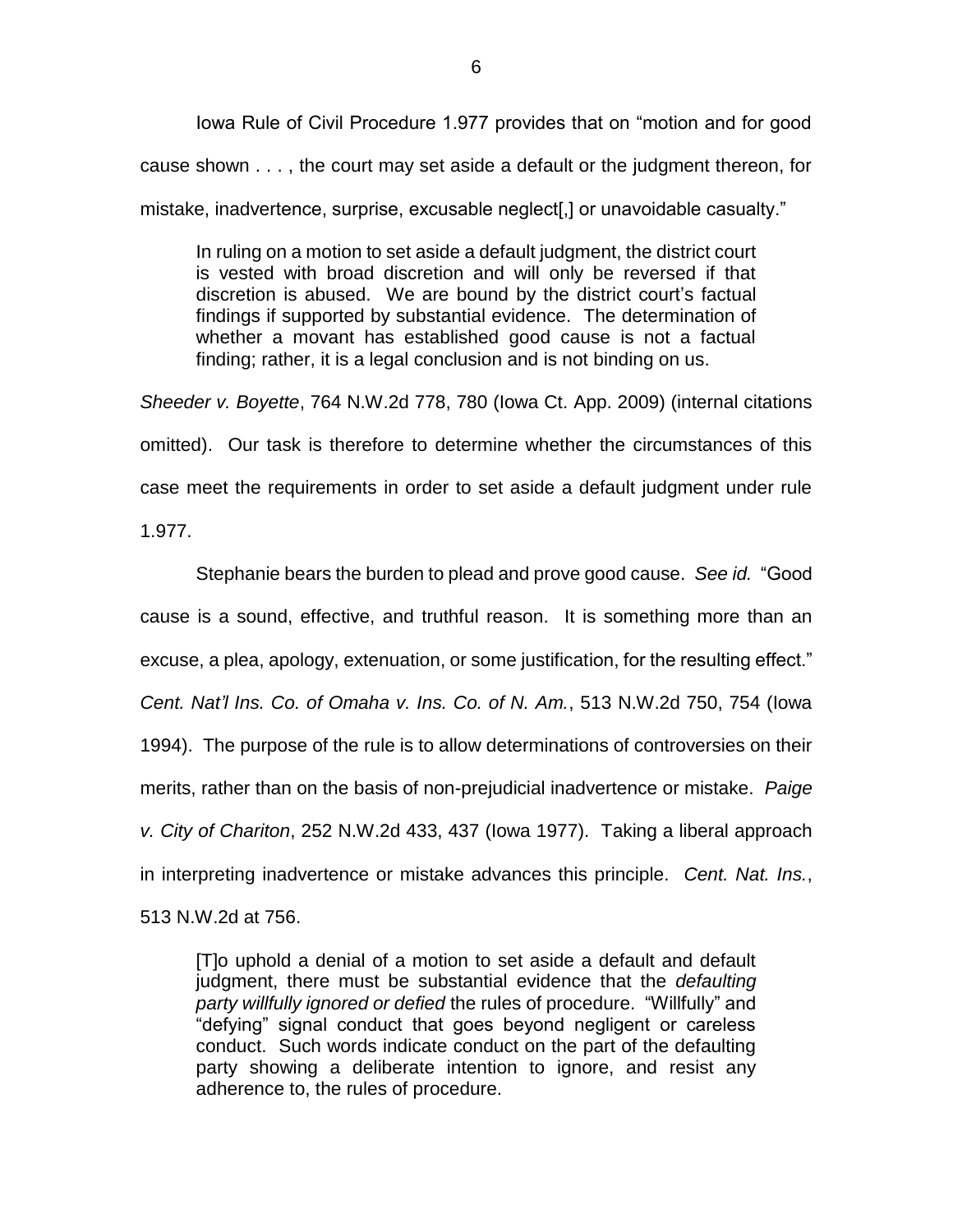*Brandenburg v. Feterl Mfg. Co.*, 603 N.W.2d 580, 585 (Iowa 1999). We are more reluctant to interfere with the grant of a motion to set aside a default than with its denial. *Ins. Co. of N. Am. v. Sperry & Hutchison Co.*, 168 N.W.2d 753, 756 (Iowa 1969). "All doubts are resolved in favor of setting aside the default." *Wilson v. Liberty Mut. Grp.*, 666 N.W.2d 163, 166 (Iowa 2003).

We find good cause for setting aside the default judgment on grounds of surprise and excusable neglect. Here, Jesse's petition sought "liberal visitation" and Stephanie and Jesse were in communication about Jesse's petition, with Stephanie asking Jesse for his help in how to respond to it. Stephanie obtained counsel and moved to set aside the default less than twenty days after default was entered. She testified at the hearing that she could not initially afford an attorney and made attempts without the aid of counsel to answer the petition. Her attempts included visiting the clerk's office and contacting the help desk before becoming frustrated.<sup>3</sup> Significantly, Jesse's application for default judgment asked for "extraordinary visitation as set forth in his proposed parenting plan." Notwithstanding Stephanie and Jesse being in communication even after the filing of the notice of intent, Stephanie had no knowledge of the specifics of Jesse's proposed parenting plan—the parenting plan was not on file until *after* the court granted default. Stephanie was surprised upon learning there was a parenting plan and quickly obtained an attorney and objected to the specifics of the plan ordered. We agree with the district court that Jesse did not commit fraud, but he

 $\overline{a}$ 

7

 $3$  We acknowledge the electronic filing system is not perfect and is only as effective as the information inputted.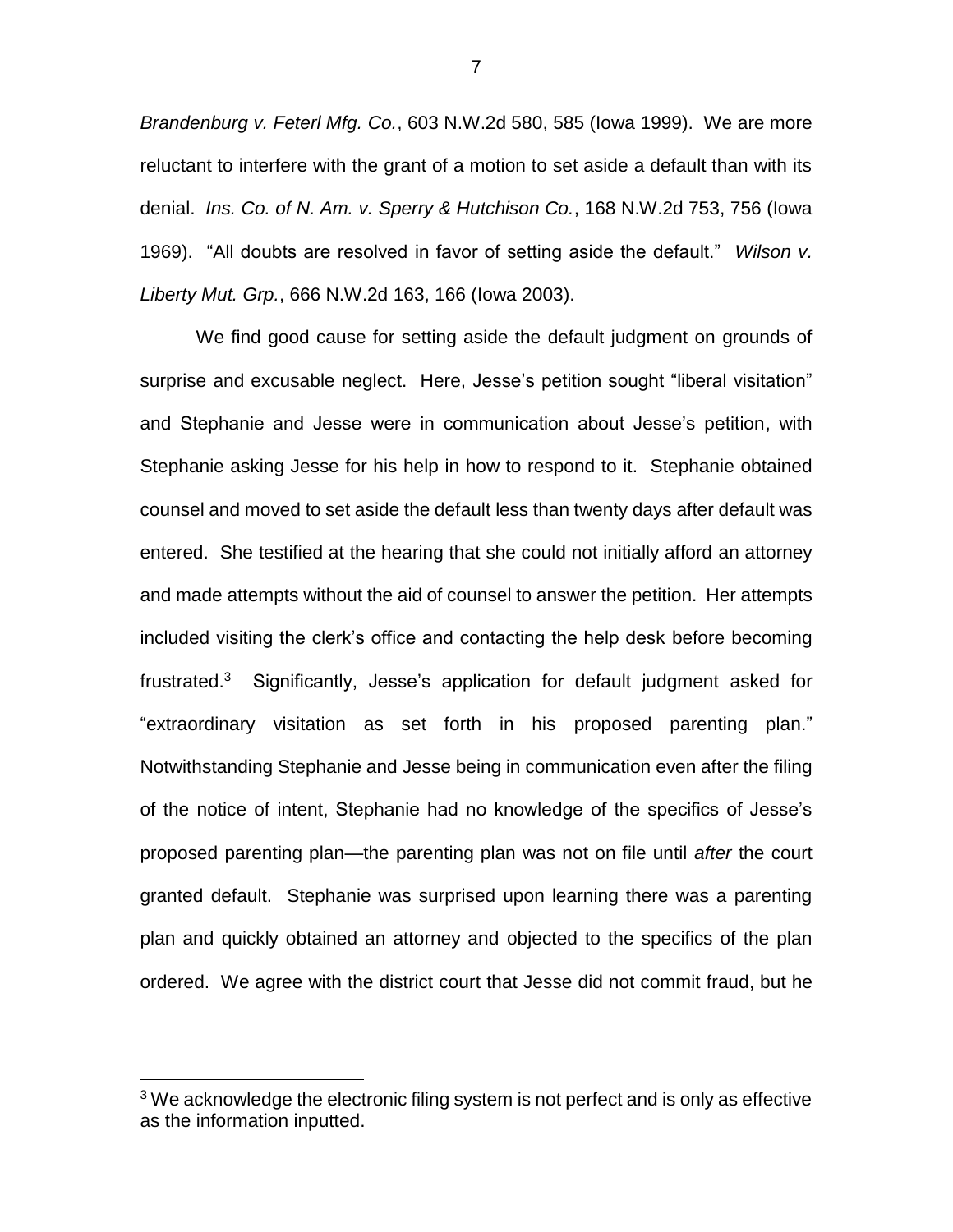was fully aware that Stephanie had expressed reliance upon him and wanted to resolve the case in a realistic manner.

While our review of the ruling on the motion to set aside default is at law, child custody matters are in equity and the best interests of the child is the driving force. *See* Iowa Code § 598.41(1), (3); *Lambert v. Everist*, 418 N.W.2d 40, 42 (Iowa 1988) ("It is axiomatic that we are concerned above all else in child custody cases with the best interests of the child.").

The best interests of the child are not served by the terms of the parenting plan, and the court abused its discretion in approving the plan. The district court itself found the every-weekend visitation was not in the best interests of the child. Nonetheless, the court entered an order to that effect. Moreover, other terms of visitation such as eight weeks of summer visitation may also be improvident. Extraordinary visitation also impacts the child support award. *See* Iowa Ct. R. 9.9. We conclude the court abused its discretion in denying the motion to set aside the default decree.<sup>4</sup> Consequently, we reverse the denial of the motion to set aside default and remand for further proceedings, and we deny Jesse's application for appellate attorney fees. 5

We award Stephanie appellate attorney fees in an amount to be determined by the district court on remand. We conclude her award is warranted due to the

 $\overline{a}$ 

8

<sup>&</sup>lt;sup>4</sup> In light of the circumstance that Jesse was seeking a default judgment against the custodial parent, the district court might have been well advised to grant a default for want of appearance, fix a hearing to determine what relief should be granted, and command Stephanie's appearance.

<sup>&</sup>lt;sup>5</sup> The order entered for support in the CSRU action shall remain in effect pending further order and proceedings in the district court.